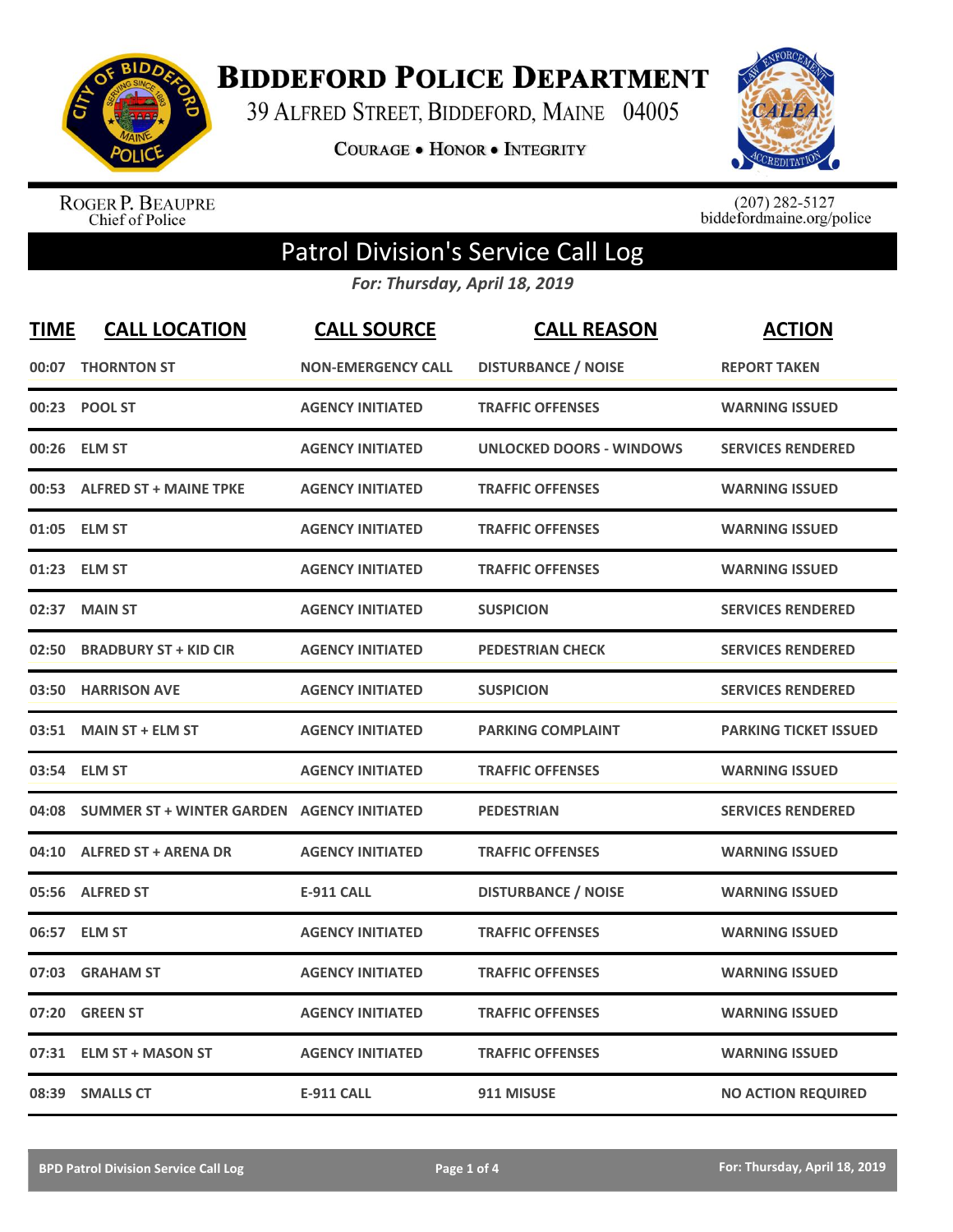| <b>TIME</b> | <b>CALL LOCATION</b>           | <b>CALL SOURCE</b>            | <b>CALL REASON</b>                 | <b>ACTION</b>             |
|-------------|--------------------------------|-------------------------------|------------------------------------|---------------------------|
|             | 09:06 ALFRED ST                | <b>WALK-IN AT STATION</b>     | <b>CAR SEAT DETAIL</b>             | <b>SERVICES RENDERED</b>  |
|             | 09:34 ALFRED ST                | <b>NON-EMERGENCY CALL</b>     | <b>CRIMINAL MISCHIEF</b>           | <b>REPORT TAKEN</b>       |
|             | 10:00 ALFRED ST                | <b>NON-EMERGENCY CALL</b>     | <b>CAR SEAT DETAIL</b>             | <b>SERVICES RENDERED</b>  |
|             | 10:03 ALFRED ST                | <b>AGENCY INITIATED</b>       | <b>ASSIST PD AGENCY</b>            | <b>SERVICES RENDERED</b>  |
|             | 10:04 SOUTH ST                 | <b>AGENCY INITIATED</b>       | <b>ASSIST DHHS</b>                 | <b>SERVICES RENDERED</b>  |
|             | 10:05 ELM ST                   | <b>AGENCY INITIATED</b>       | <b>ANIMAL COMPLAINT</b>            | <b>SERVICES RENDERED</b>  |
|             | 10:32 ANDREWS RD               | <b>NON-EMERGENCY CALL</b>     | <b>ANIMAL COMPLAINT</b>            | <b>FIELD INTERVIEW</b>    |
|             | 11:00 MAIN ST + LINCOLN ST     | <b>NON-EMERGENCY CALL</b>     | <b>ALL OTHER</b>                   | <b>SERVICES RENDERED</b>  |
|             | 11:07 PIERSONS LN              | <b>AGENCY INITIATED</b>       | <b>SUSPICION</b>                   | <b>SERVICES RENDERED</b>  |
|             | 11:28 SACO FALLS WAY           | E-911 CALL                    | 911 MISUSE                         | <b>WARNING ISSUED</b>     |
|             | 12:33 BOULDER WAY              | <b>NON-EMERGENCY CALL</b>     | <b>SUSPICION</b>                   | <b>REPORT TAKEN</b>       |
|             | 12:41 HAZEL ST                 | <b>NON-EMERGENCY CALL</b>     | <b>CHECK WELFARE</b>               | <b>SERVICES RENDERED</b>  |
| 13:22       | <b>WINTER ST + PROSPECT ST</b> | <b>NON-EMERGENCY CALL</b>     | <b>ANIMAL COMPLAINT</b>            | <b>SERVICES RENDERED</b>  |
|             | 13:48 POOL ST                  | <b>AGENCY INITIATED</b>       | <b>DRUG TAKE BACK</b>              | <b>SERVICES RENDERED</b>  |
|             | 14:28 ELM ST                   | <b>NON-EMERGENCY CALL</b>     | <b>ASSIST PD AGENCY</b>            | <b>SERVICES RENDERED</b>  |
|             | 14:44 DARTMOUTH ST             | <b>E-911 CALL</b>             | 911 MISUSE                         | <b>NO ACTION REQUIRED</b> |
|             | 15:00 ELM ST                   | NON-EMERGENCY CALL HARASSMENT |                                    | <b>SERVICES RENDERED</b>  |
|             | 15:02 HEDLEY REYNOLDS WAY      | <b>AGENCY INITIATED</b>       | <b>PRO-ACTIVE DV RESPONSE TEAM</b> | <b>NO VIOLATION</b>       |
|             | <b>15:13 MEDICAL CENTER DR</b> | <b>NON-EMERGENCY CALL</b>     | <b>PARKING COMPLAINT</b>           | <b>SERVICES RENDERED</b>  |
|             | 15:21 BIRCH ST                 | <b>WALK-IN AT STATION</b>     | <b>HARASSMENT</b>                  | <b>SERVICES RENDERED</b>  |
|             | 15:40 HARRISON AVE             | <b>NON-EMERGENCY CALL</b>     | <b>ANIMAL COMPLAINT</b>            | <b>SERVICES RENDERED</b>  |
|             | <b>15:50 BRADBURY ST</b>       | <b>AGENCY INITIATED</b>       | <b>PAPERWORK</b>                   | <b>PAPERWORK SERVED</b>   |
|             | 15:52 ELM ST                   | <b>AGENCY INITIATED</b>       | <b>TRAFFIC OFFENSES</b>            | <b>WARNING ISSUED</b>     |
|             | 16:10 ELM ST + JANELLE ST      | <b>AGENCY INITIATED</b>       | <b>TRAFFIC OFFENSES</b>            | <b>VSAC ISSUED</b>        |
|             | 16:14 ELM ST                   | E-911 CALL                    | 911 MISUSE                         | <b>NEGATIVE CONTACT</b>   |
|             | 16:15 MAIN ST + YORK ST        | <b>AGENCY INITIATED</b>       | <b>TRAFFIC OFFENSES</b>            | <b>WARNING ISSUED</b>     |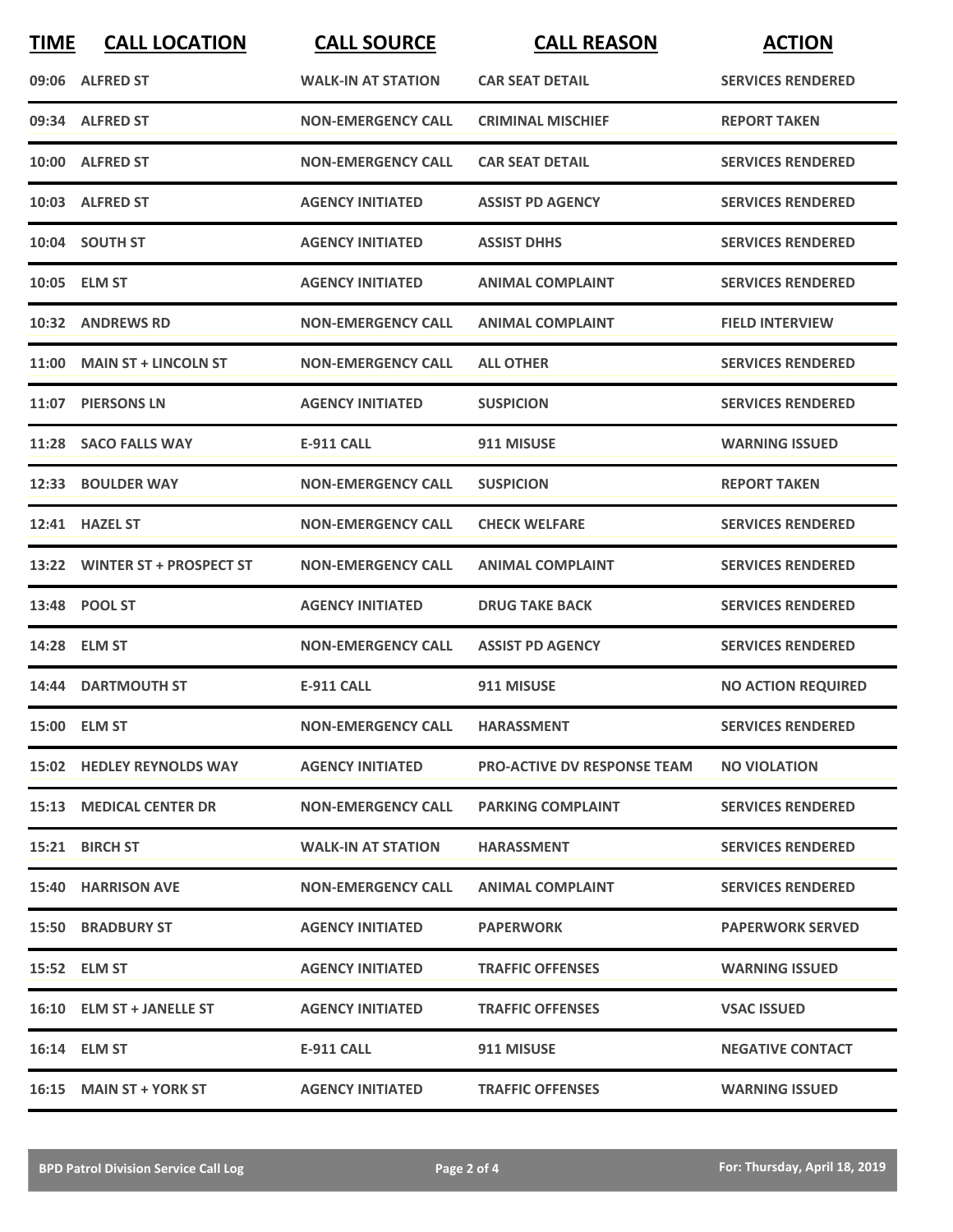| <b>TIME</b> | <b>CALL LOCATION</b>                          | <b>CALL SOURCE</b>        | <b>CALL REASON</b>                                              | <b>ACTION</b>                |
|-------------|-----------------------------------------------|---------------------------|-----------------------------------------------------------------|------------------------------|
|             | 16:16 MAIN ST                                 | <b>NON-EMERGENCY CALL</b> | <b>ALARM - COMMERCIAL FIRE</b>                                  | <b>SERVICES RENDERED</b>     |
|             | <b>16:20 BOULDER WAY</b>                      | <b>NON-EMERGENCY CALL</b> | <b>ANIMAL COMPLAINT</b>                                         | <b>NO ACTION REQUIRED</b>    |
|             | 16:28 ALFRED ST                               | <b>NON-EMERGENCY CALL</b> | <b>CHECK WELFARE</b>                                            | <b>NEGATIVE CONTACT</b>      |
|             | 16:37 MAIN ST + ELM ST                        | <b>AGENCY INITIATED</b>   | <b>TRAFFIC DETAIL</b>                                           | <b>SERVICES RENDERED</b>     |
|             | 16:39 BOULDER WAY                             | <b>NON-EMERGENCY CALL</b> | <b>ANIMAL COMPLAINT</b>                                         | <b>REFERRED OTHER AGENCY</b> |
|             | <b>16:40 DARTMOUTH ST</b>                     | <b>E-911 CALL</b>         | 911 MISUSE                                                      | <b>NO ACTION REQUIRED</b>    |
|             | 16:54 DECARY RD                               | <b>AGENCY INITIATED</b>   | <b>VIOL OF BAIL CONDITIONS</b>                                  | <b>ARREST(S) MADE</b>        |
|             | <b>CHARGE: VIOLATING CONDITION OF RELEASE</b> |                           | OFFENDER: SHAWN CHARLES FARWELL  AGE: 47  RESIDENT OF: SACO, ME |                              |
|             |                                               |                           |                                                                 |                              |
|             | 16:55 PINE ST                                 | <b>E-911 CALL</b>         | 911 MISUSE                                                      | <b>WARNING ISSUED</b>        |
|             | 17:51 DARTMOUTH ST                            | <b>E-911 CALL</b>         | 911 MISUSE                                                      | <b>NO ACTION REQUIRED</b>    |
|             | 18:43 ALFRED ST                               | <b>WALK-IN AT STATION</b> | <b>PAPERWORK</b>                                                | <b>PAPERWORK SERVED</b>      |
|             | 18:45 WASHINGTON ST                           | <b>NON-EMERGENCY CALL</b> | <b>ASSAULT</b>                                                  | <b>REPORT TAKEN</b>          |
|             | 19:39 LINCOLN ST                              | <b>E-911 CALL</b>         | 911 MISUSE                                                      | <b>NO ACTION REQUIRED</b>    |
| 20:21       | <b>MAIN ST + LINCOLN ST</b>                   | <b>NON-EMERGENCY CALL</b> | <b>CHECK WELFARE</b>                                            | <b>NEGATIVE CONTACT</b>      |
|             | 20:32 ELM ST + PRECOURT ST                    | <b>AGENCY INITIATED</b>   | <b>TRAFFIC OFFENSES</b>                                         | <b>WARNING ISSUED</b>        |
|             | 20:40 ELM ST                                  | <b>AGENCY INITIATED</b>   | <b>TRAFFIC OFFENSES</b>                                         | <b>WARNING ISSUED</b>        |
|             | 20:58 ALFRED ST + RAY ST                      | <b>AGENCY INITIATED</b>   | <b>TRAFFIC OFFENSES</b>                                         | <b>WARNING ISSUED</b>        |
|             | 21:22 DARTMOUTH ST                            | E-911 CALL                | 911 MISUSE                                                      | <b>NO ACTION REQUIRED</b>    |
|             | 21:33 ALFRED ST                               | <b>NON-EMERGENCY CALL</b> | <b>WARRANT ARREST</b>                                           | <b>UNFOUNDED</b>             |
|             | 21:34 ALFRED ST                               | <b>AGENCY INITIATED</b>   | <b>CHECK WELFARE</b>                                            | <b>SERVICES RENDERED</b>     |
|             | 21:43 WASHINGTON ST + ALFRED ST               | <b>AGENCY INITIATED</b>   | <b>TRAFFIC OFFENSES</b>                                         | <b>VSAC ISSUED</b>           |
|             | 22:08 ALFRED ST                               | <b>NON-EMERGENCY CALL</b> | <b>DOMESTIC COMPLAINTS</b>                                      | <b>REPORT TAKEN</b>          |
|             | 22:26 ALFRED ST                               | E-911 CALL                | 911 MISUSE                                                      | <b>NEGATIVE CONTACT</b>      |
|             | 22:27 PARE ST                                 | <b>E-911 CALL</b>         | 911 MISUSE                                                      | <b>SERVICES RENDERED</b>     |
|             | 22:52 ALFRED ST + MT VERNON ST                | <b>AGENCY INITIATED</b>   | <b>TRAFFIC OFFENSES</b>                                         | <b>WARNING ISSUED</b>        |
|             | 23:14 ALFRED ST                               | <b>AGENCY INITIATED</b>   | <b>TRAFFIC OFFENSES</b>                                         | <b>WARNING ISSUED</b>        |